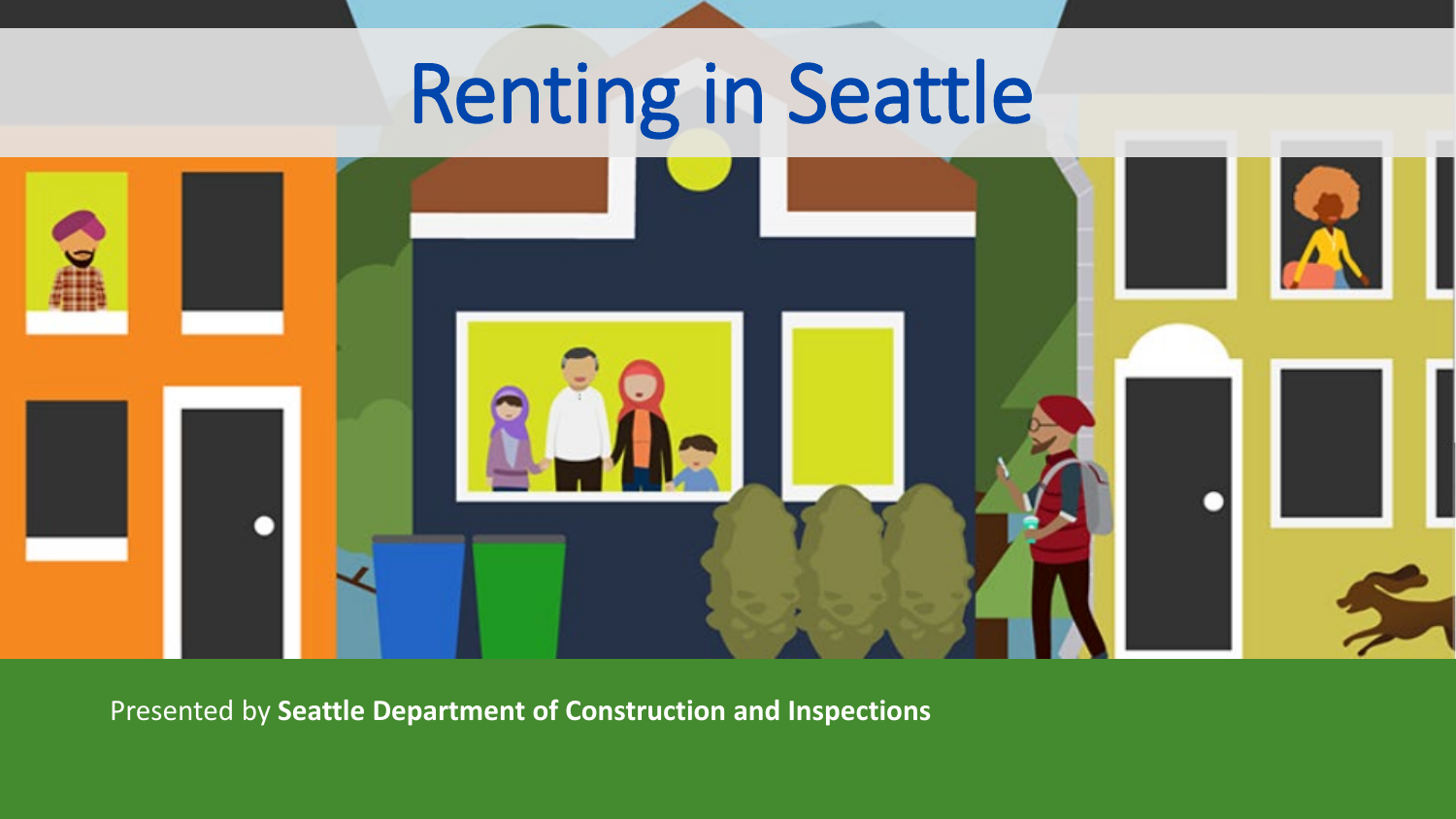

- Eviction in Seattle
- Right of First Refusal
- Right to Counsel
- New Rent Increase Law
- Issuing/Receiving Notices
- Economic Displacement Relocation Assistance (EDRA)

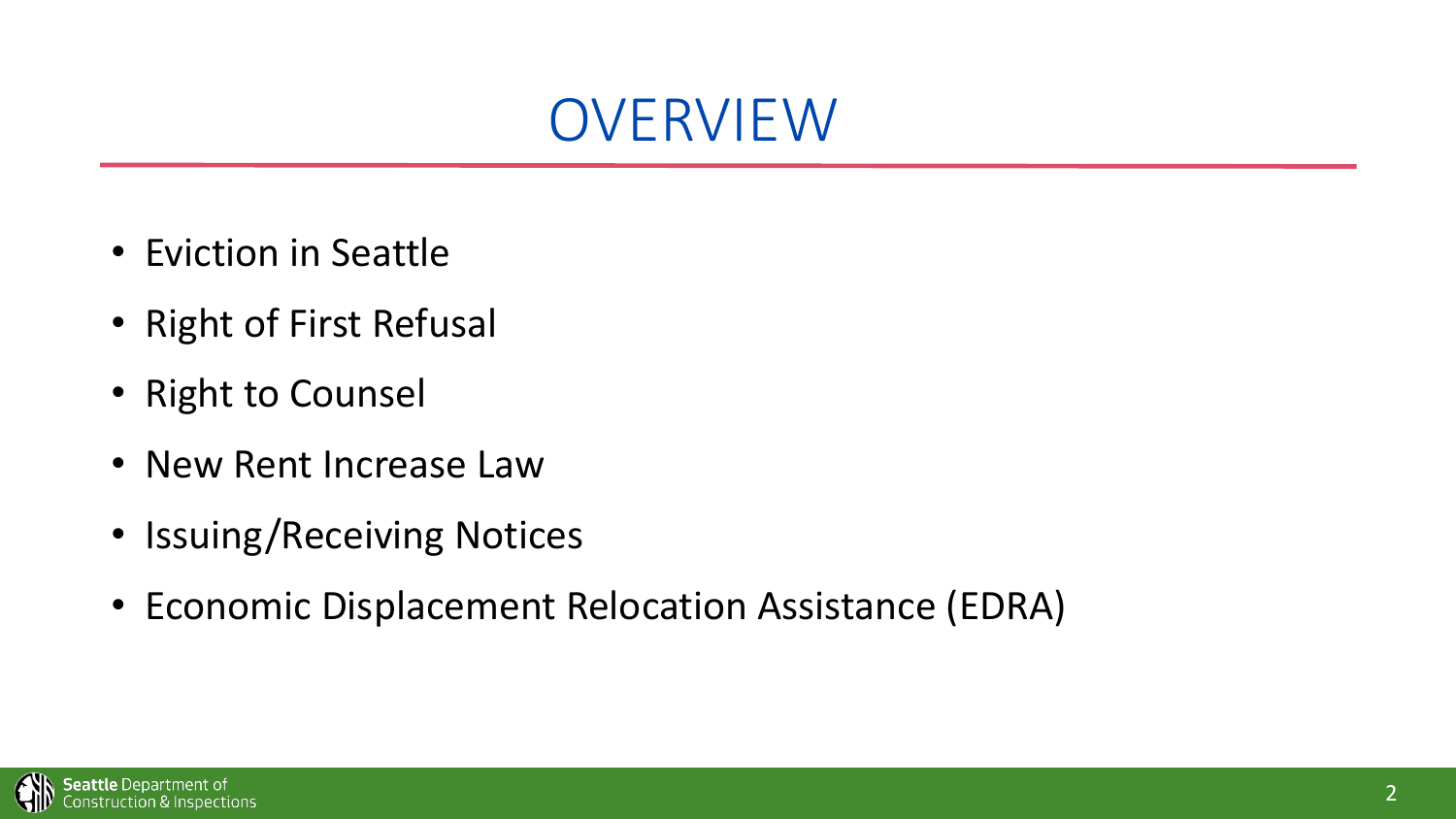#### EVICTION IN SEATTLE

**Covid-19 Eviction Moratorium** – Currently extended to February 14, 2022 Allows eviction only in situations where a tenant is posing an imminent threat to health/safety.

#### *Post Emergency Order/Covid-19 Moratorium* **New Defenses to Eviction in Seattle Municipal Code**

#### **Covid-19 related inability to pay**

Applies to renters with delinquent rent beginning March 2020 – up to 6 months after the end of the Covid-19 Moratorium/Emergency Order.

#### **School Term Moratorium**

Limits evictions of households with students (from childcare – high school) and/or employees of schools during the school year.

*September 1 – June* 

#### **Winter Moratorium**

Limits evictions of moderate/low-income households during the coldest weather months *December 1- March 1*

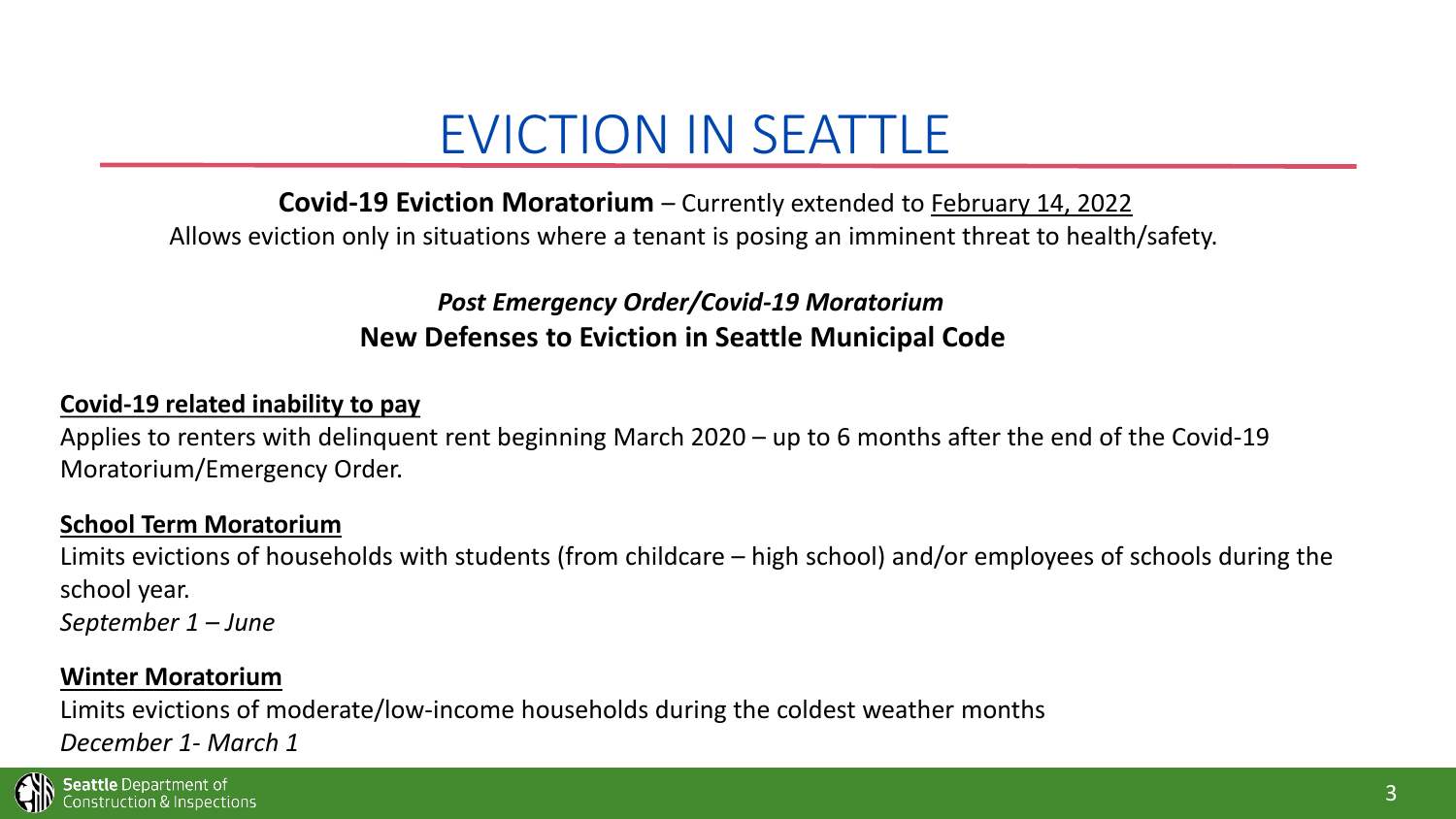## EVICTION IN SEATTLE - EXEMPTIONS

- Landlords with ownership in four rental units or less (Winter Moratorium only)
- Landlord seeks to :
	- Occupy the unit or have an immediate family member (defined by code) occupy the property. (90 Day notice)
	- Sell a single-family dwelling unit (does not include apartments, condos, duplexes, townhomes etc.) (90 Day notice)
	- Discontinue renting an illegal unit after receiving a Notice of Violation. (20 Day notice plus relocation assistance)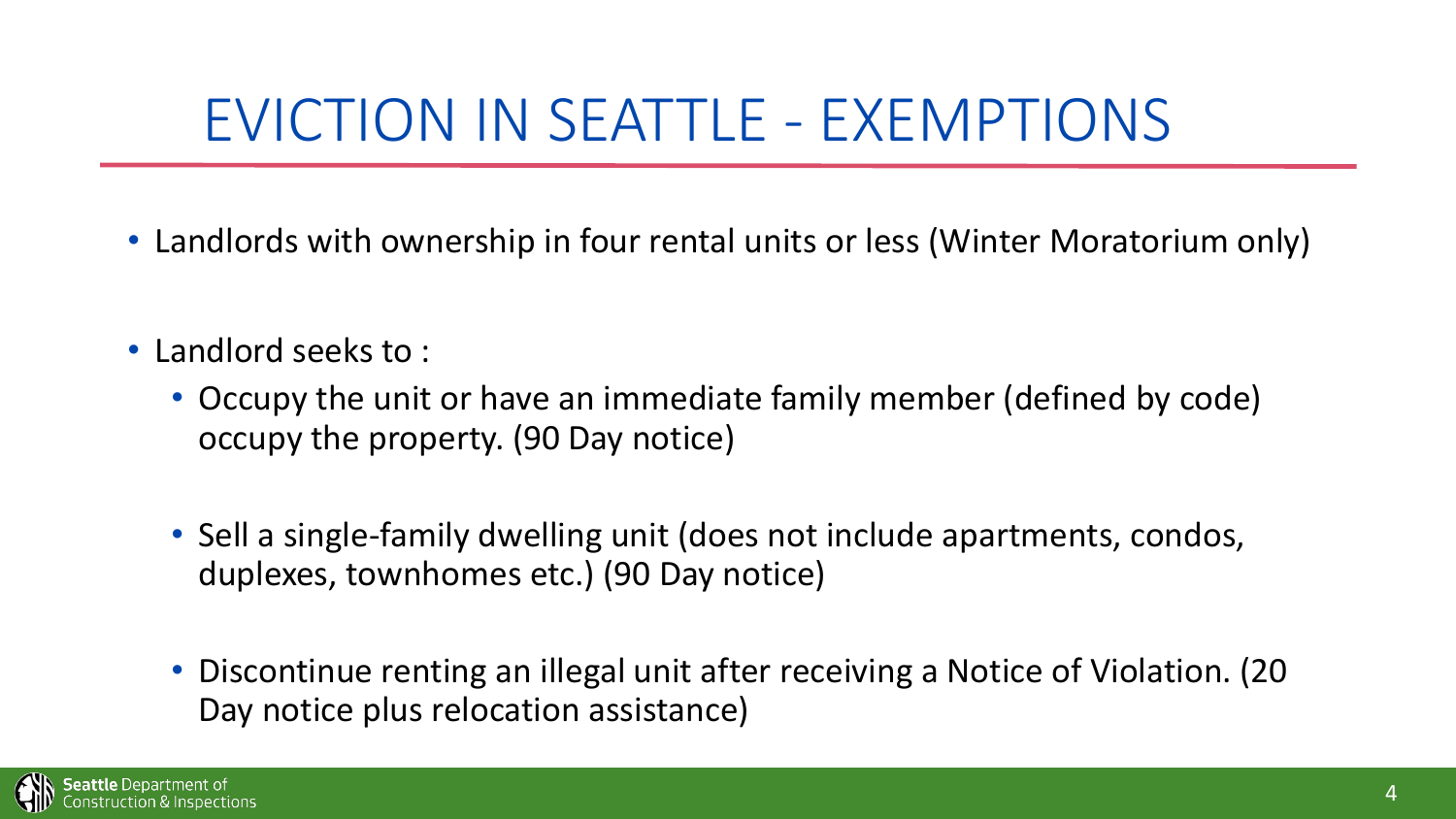#### EVICTION IN SEATTLE - EXEMPTIONS

- Reduce the number of renters after receiving a Notice of Violation for exceeding the maximum allowed (20 Day notice plus relocation assistance)
- Vacate a rental unit after receiving an Emergency Order (relocation assistance)
- Discontinue sharing their own home or ADU on their property (20 Day notice)
- Terminate a tenancy for illegal/criminal activity (3 Day notice must be sent timely to SDCI for compliance and recording)
- Terminate a tenancy for conduct that poses a serious and imminent threat to health and safety of the owner and or other tenants in the building (3 Day notice)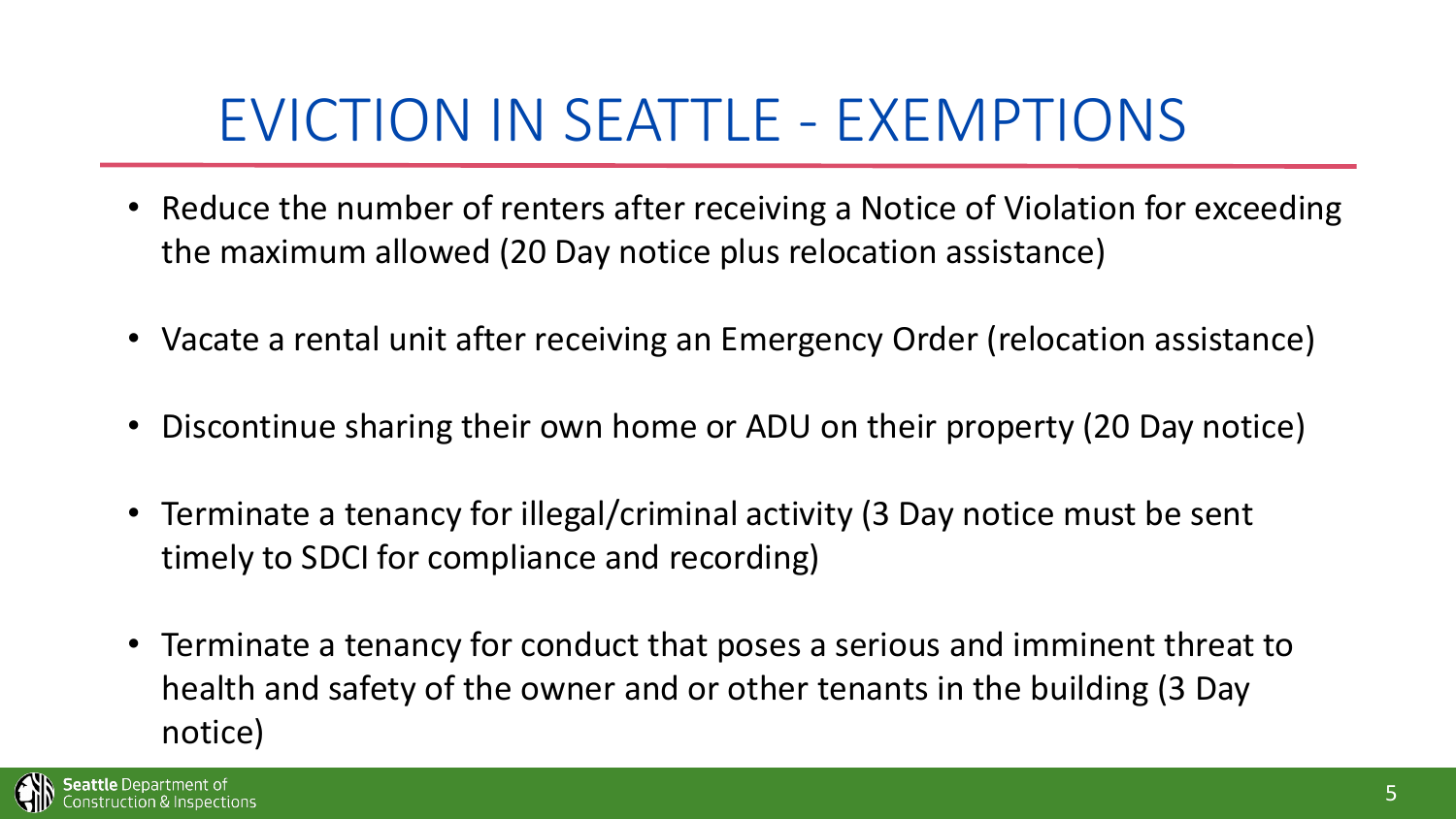#### EVICTION IN SEATTLE – JUST CAUSE

- Previously, the *Just Cause Eviction* ordinance (SMC 22.205) in Seattle applied only to month-to-month agreements
- Requires a landlord to have a 'just cause' to terminate a tenancy
- There are 16 Just Cause reasons
- Now *Just Cause Eviction* applies to all tenancies/rental agreements/leases.

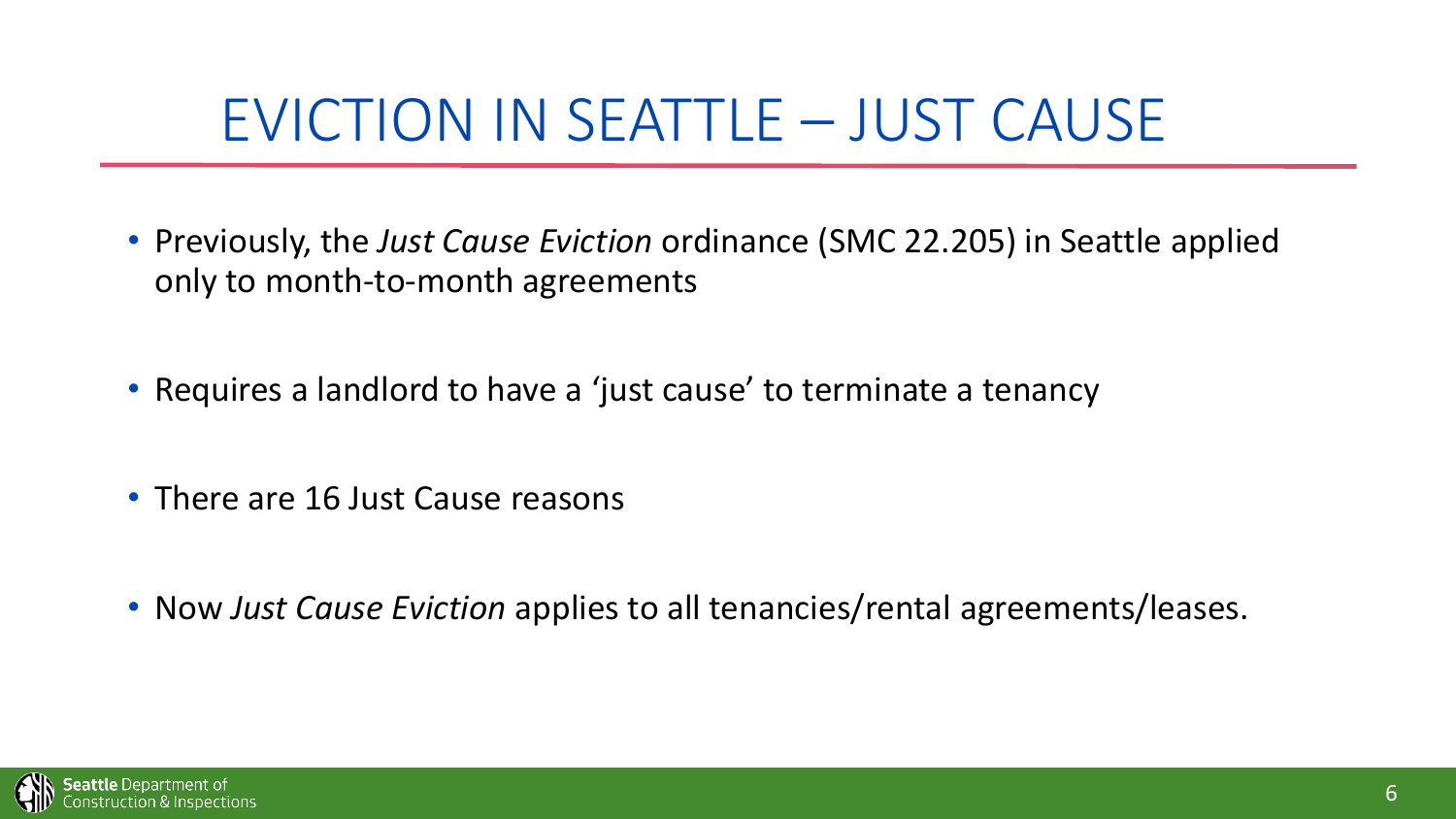## RIGHT OF FIRST REFUSAL

- Rental agreements for a fixed term or 'terminating' rental agreements are now regulated by the *Just Cause Eviction* ordinance
- Landlords must offer a tenant in good standing a reasonable renewal offer between 60-90 days prior to the expiration of the tenancy or alternatively a notice declining to offer a renewal stating the just cause and supporting facts.
- Tenant has 30 days to accept or decline the proposed rental agreement
- Landlord does not have to offer a renewal agreement if the tenant gives written notice to vacate voluntarily 60 or more days prior to the expiration of the rental agreement
- There is no requirement when the rental agreement automatically converts to month by month

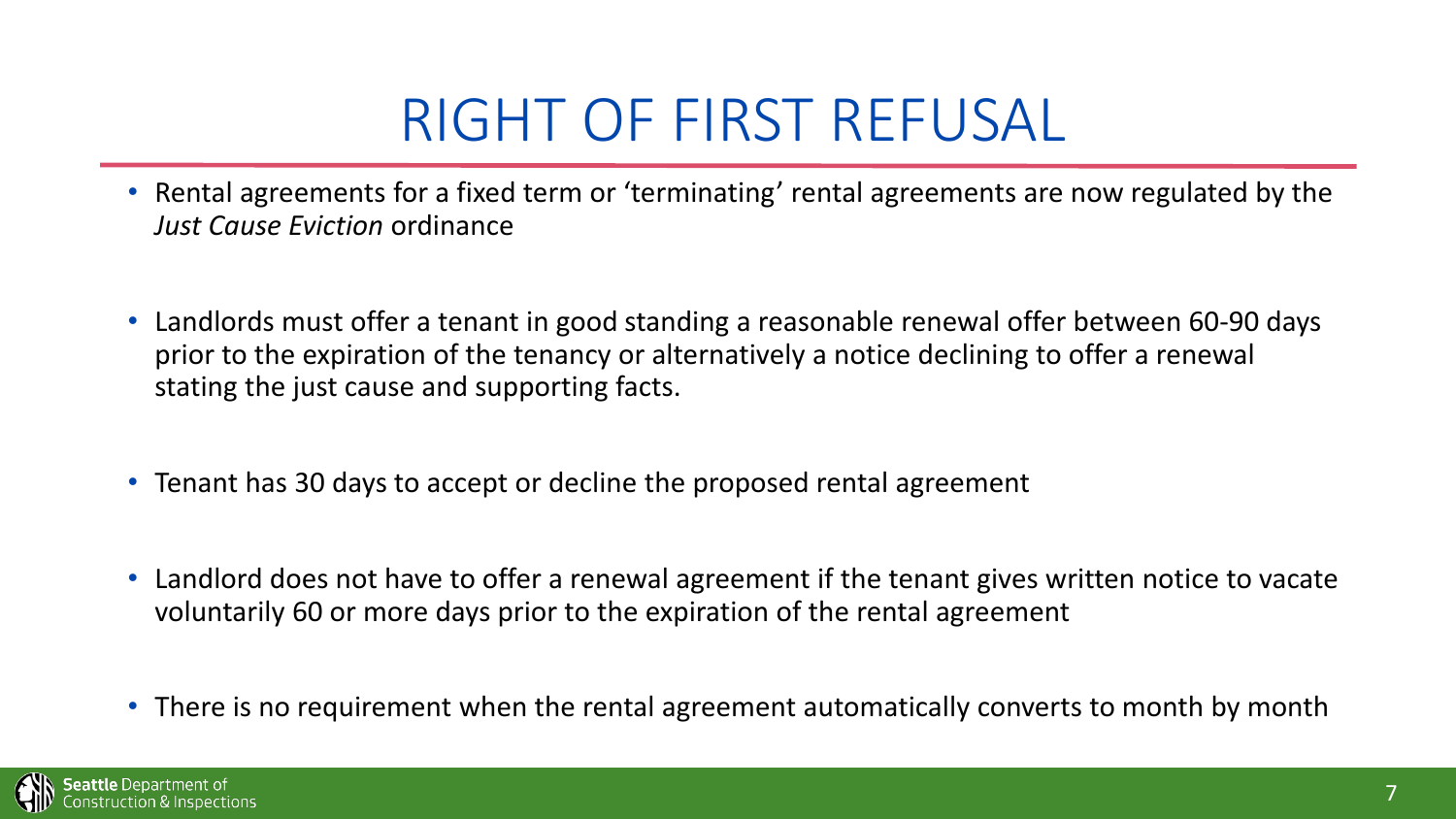#### RIGHT TO COUNSEL

- All Seattle renters who receive an unlawful detainer (eviction) summons and who cannot afford an attorney now have the right to counsel.
- The City has partnered with the *Housing Justice Project* (HJP) based in the King County Courthouse. Call (206) 267-7069 or e-mail [hjpstaff@kcba.org](mailto:hjpstaff@kcba.org) or complete this [Request Legal Assistance Form](https://forms.office.com/Pages/ResponsePage.aspx?id=zv4jZGryDEyNRmM2-SKZQb76zn7MIn9Puz7uJobrYeVUODNEWUJOSjU4QUlaUjkzNERVMTVWSkVHNy4u)
- Renters who receive a notice (14-Day etc.) from their landlord can contact the *Renting in Seattle Helpline* at **(206) 684-5700** to verify if the notice is compliant with City regulations
- Once a summons has been served, the appropriate resource is HJP

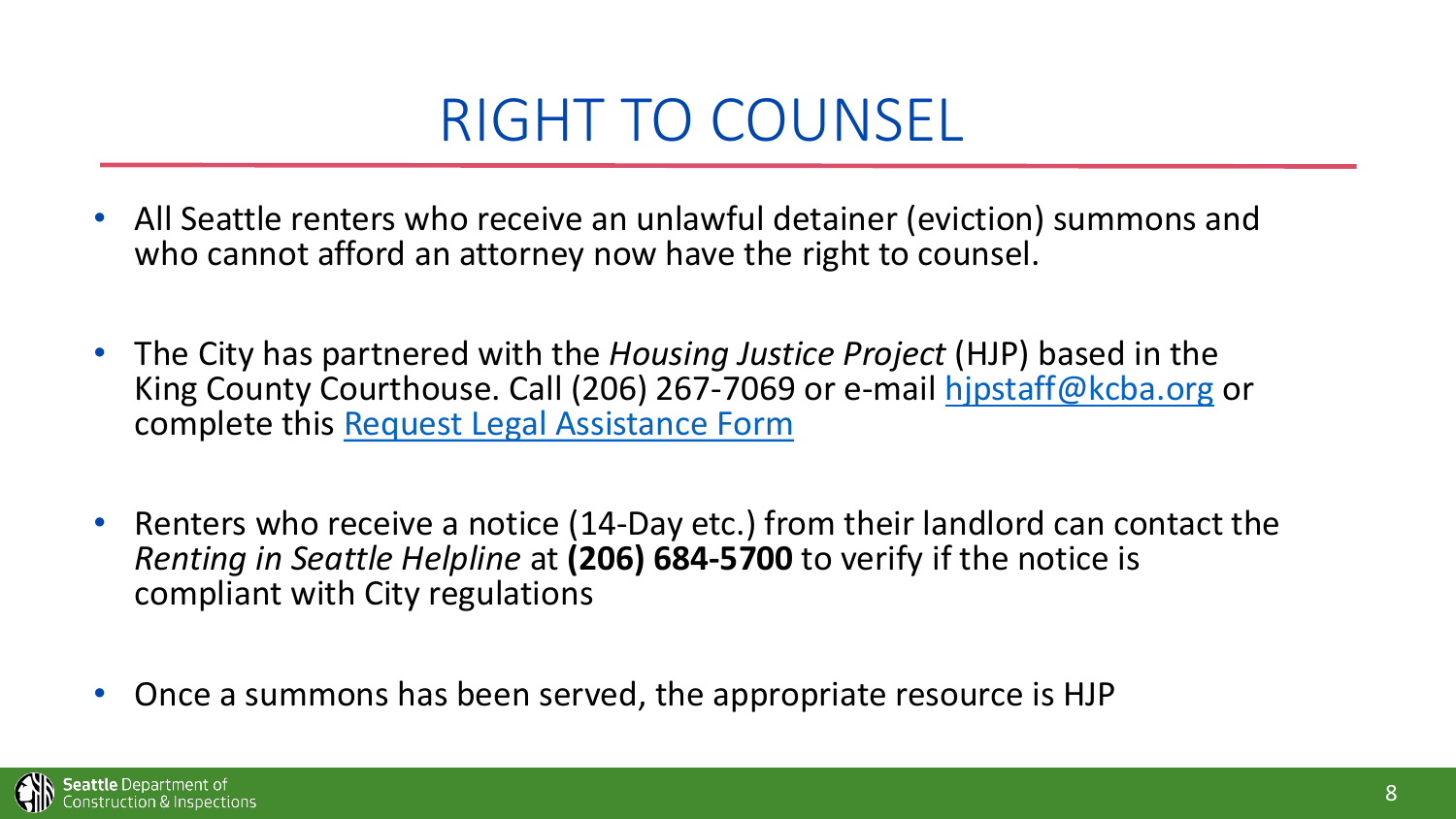## HOUSING COST INCREASE

- As of November 9, 2021 all housing cost increases require a minimum of 180 days' prior written notice (must not include the day of service)
- No increase can take effect if the rental unit fails any of the Rental Registration Inspection Ordinance (RRIO) checklist requirements
- Required language for housing cost increase notices

**If you need help understanding this notice or information about your renter rights, call the Renting in Seattle Helpline at [\(206\) 684-5700](tel:%20+1%20(206)%20684-5700) or visit the web site at www.seattle.gov/rentinginseattle.**

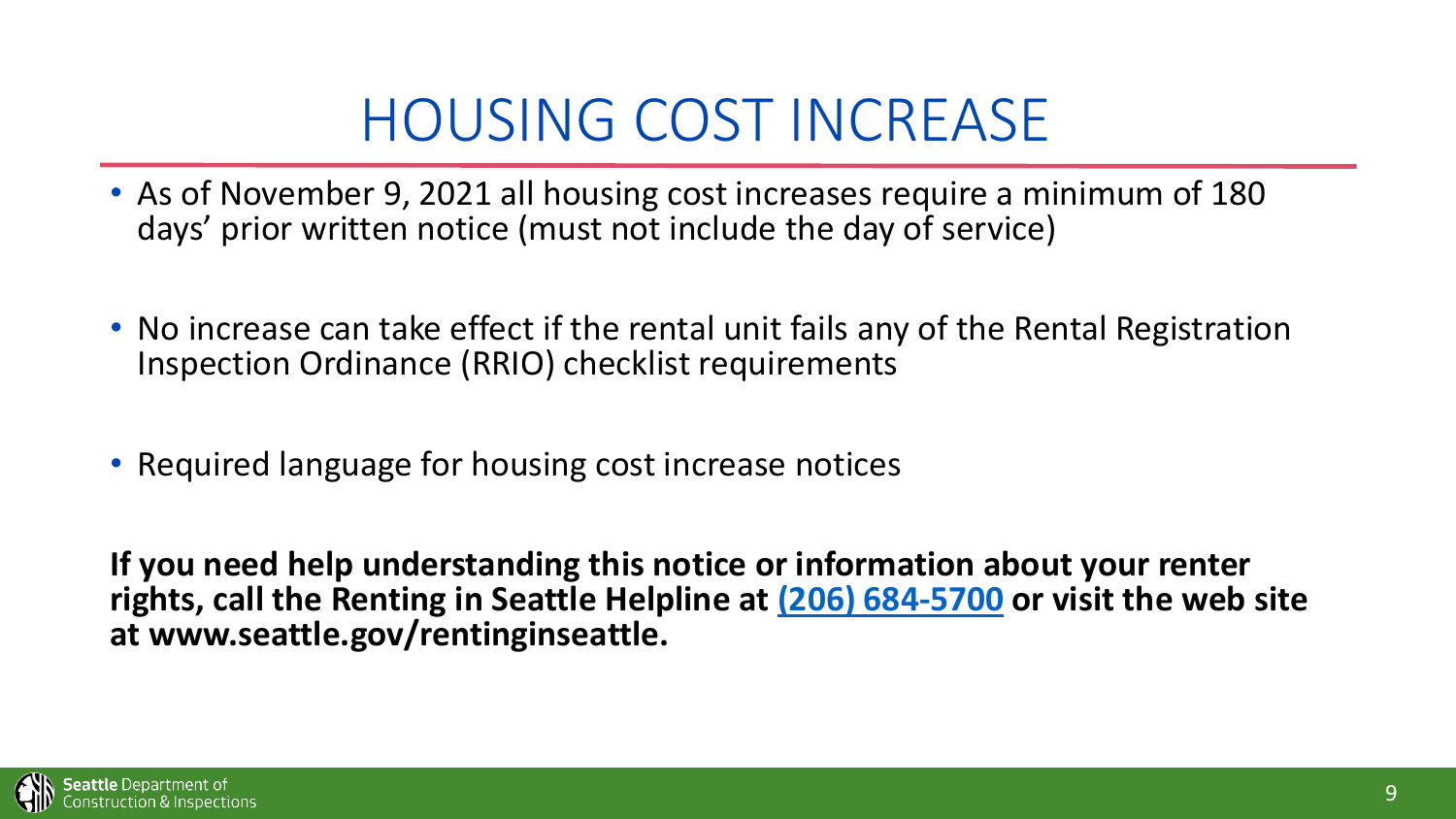## ISSUING & SERVING NOTICES

- Deficient notices can be rescinded or cause significant delays in the eviction process
- A deficient notice is one which does not comply with regulations Incorrect/missing language, dates, signature, wording etc.
- For all notices that may eventuate in an eviction(14 Day Pay or Vacate, 3 Day Quit, 10 Day Comply, Notice to terminate for Just Cause) the following language is required:

RIGHT TO LEGAL COUNSEL: CITY LAW PROVIDES RENTERS WHO ARE UNABLE TO PAY FOR AN ATTORNY THE RIGHT TO FREE LEGAL REPRESENTATION IN AN EVICTION LAWSUIT. If you need help understanding this notice or information about your renter rights, call the Renting in Seattle Helpline at (206) 684-5700 or visit the web site at www.seattle.gov/rentinginseattle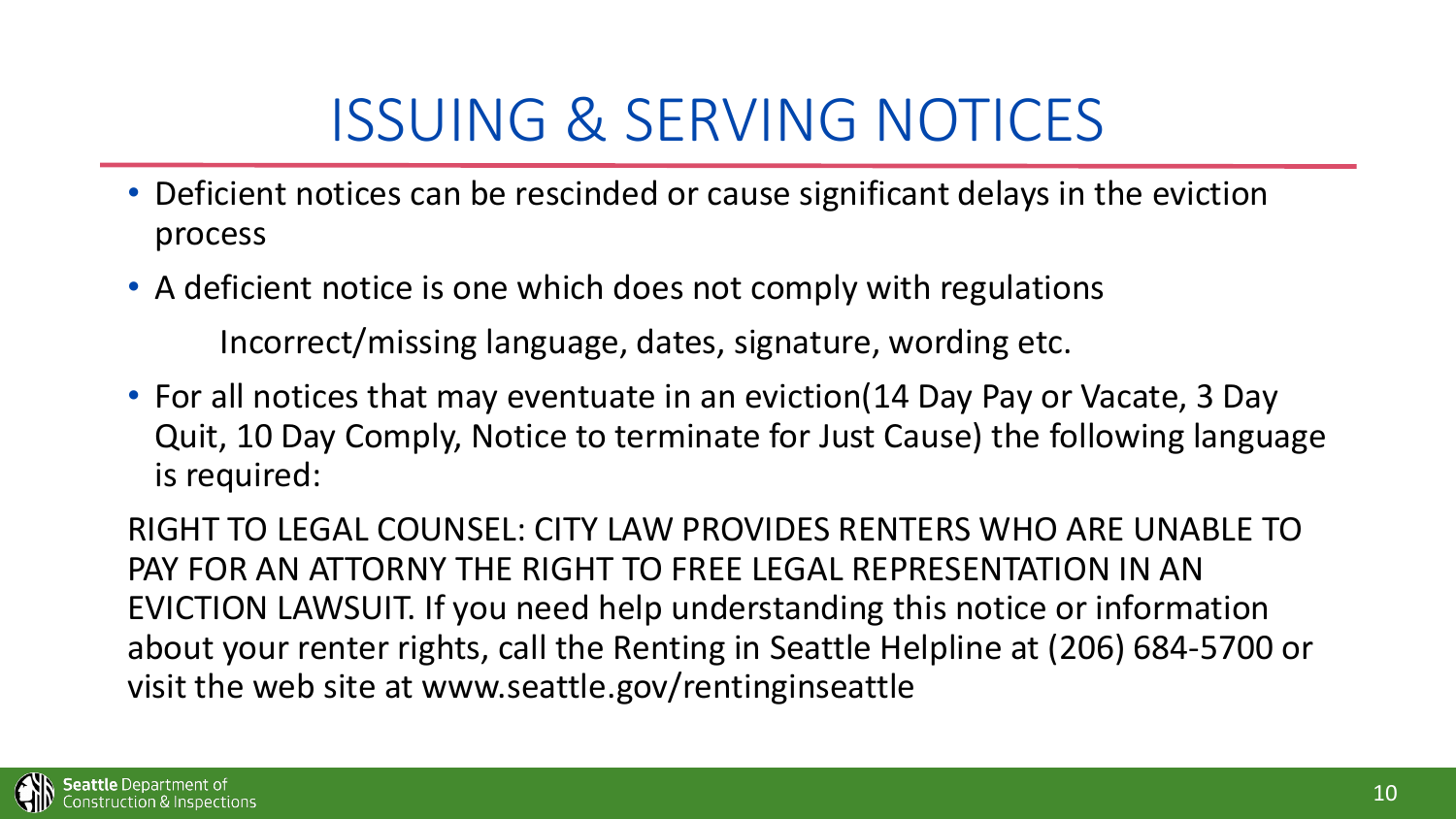## ISSUING & SERVING NOTICES

• For all other notices such as housing cost increases, changes to rules, permission to enter etc. this language suffices:

*If you need help understanding this notice or information about your renter rights, call the Renting in Seattle Helpline at (206) 684-5700 or visit the web site at [www.seattle.gov/rentinginseattle](http://www.seattle.gov/rentinginseattle)*

- Remember that notices must be in writing (hard copy) and must be served to the tenant in person, or failing personal service, by first class mail with proof of mailing and posted conspicuously on the rental unit entry door.
- It is recommended that landlords use notices created by reputable landlord agencies such as Rental Housing Association, or Washington Multi-Family Association, and never download notices from the internet without consulting legal counsel.

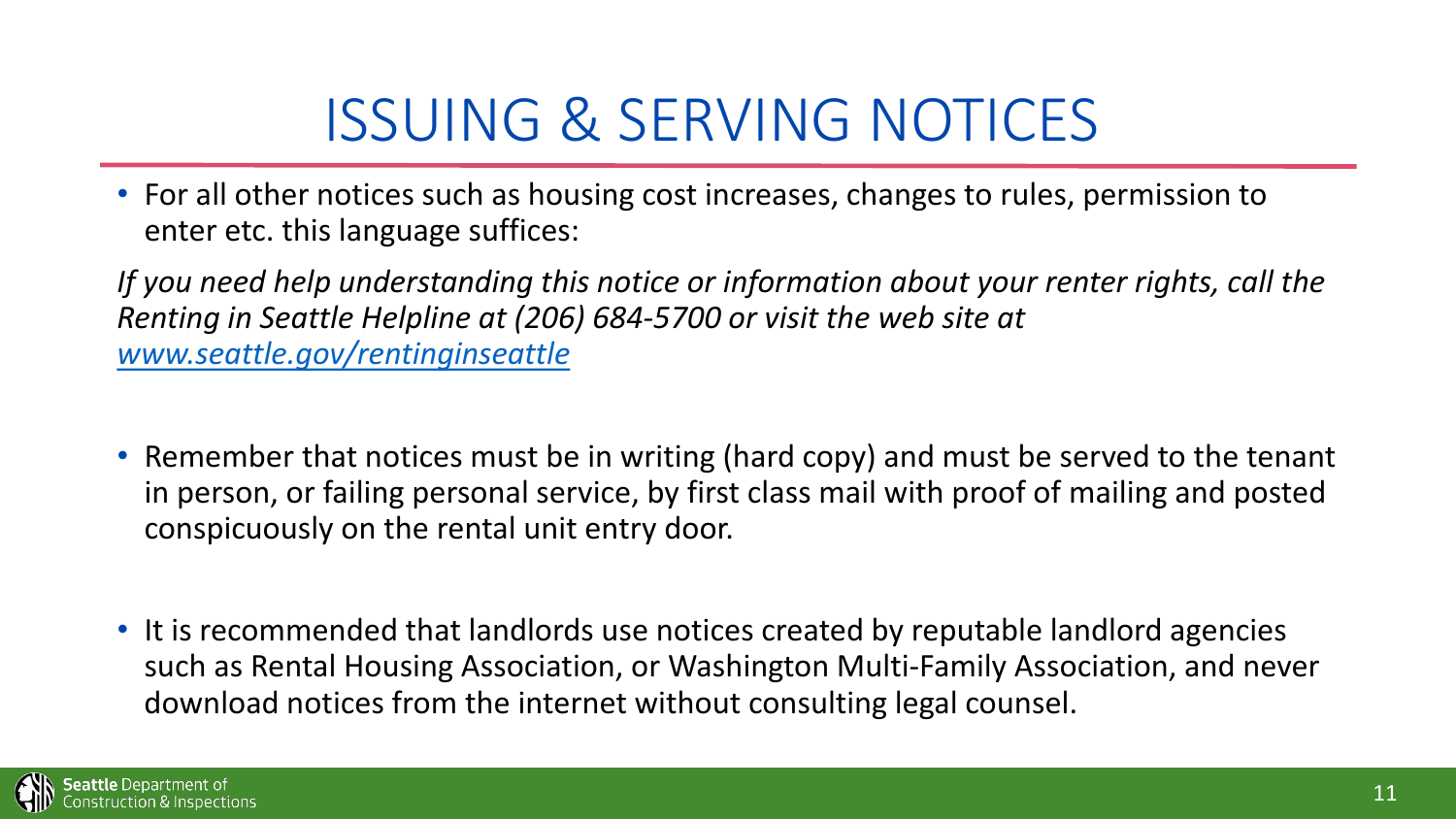#### ECONOMIC DISPLACEMENT RELOCATION ASSISTANCE

- Effective in July of 2022, the Economic Displacement Relocation Assistance (EDRA) ordinance will apply when:
- A notice of a housing cost increase of 10% or more is issued
- A notice of a housing cost increase of less than 10% is issued within 12 months of an increase which cumulatively amounts to 10% or more

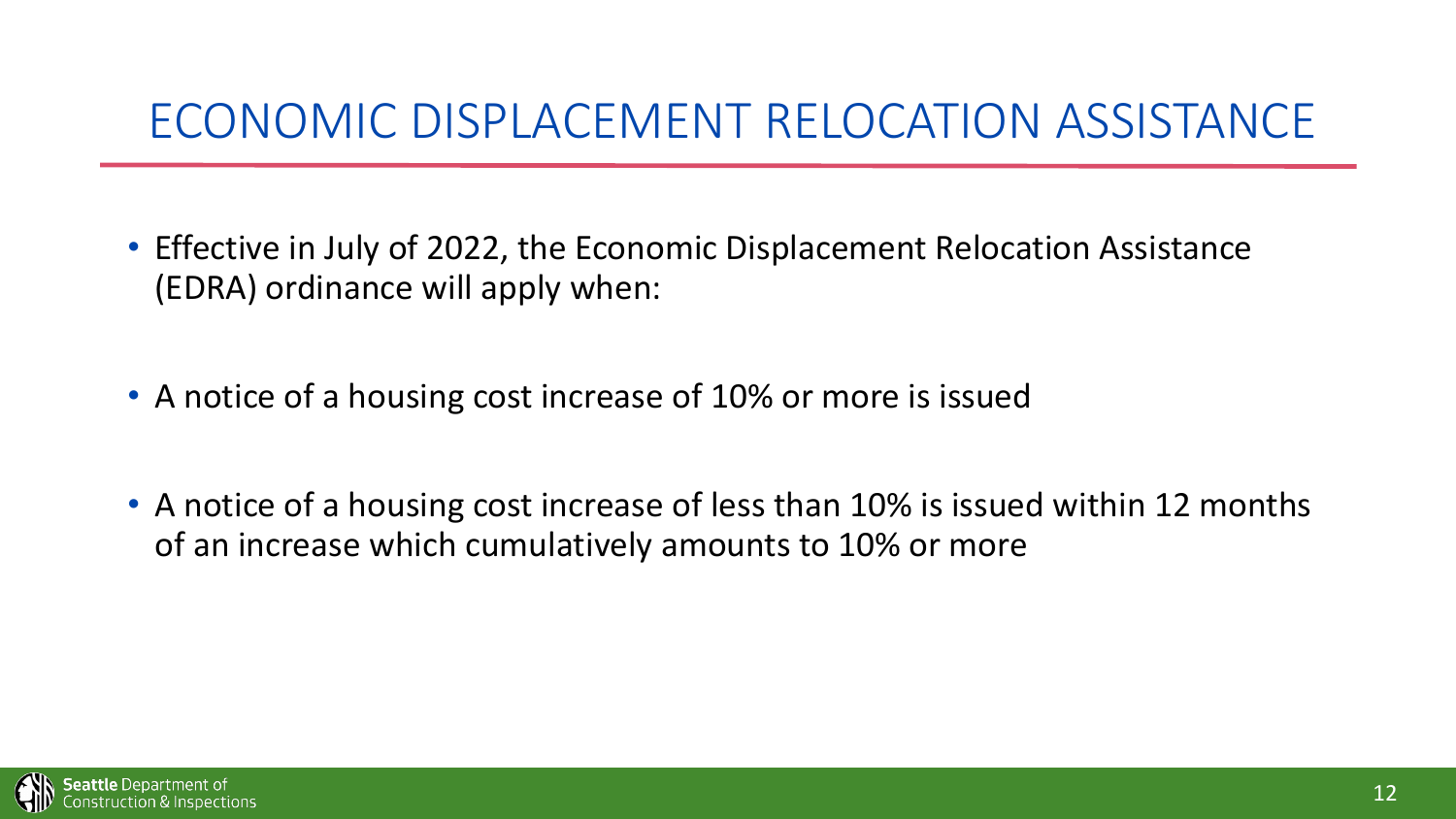#### ECONOMIC DISPLACEMENT RELOCATION ASSISTANCE

- The rental household's income is 80% or less than the area median income (Current AMI - \$53,760 for an individual or \$76,800 for a family of four)
- The household moves as a result of the housing cost increase before the increase takes effect or the household gives written notice to vacate
- SDCI will administer the program and screen eligible tenants and advance payment of approximately 3 x average monthly housing costs.
- Landlord will reimburse the City within 10 days of receiving notice of the amount due